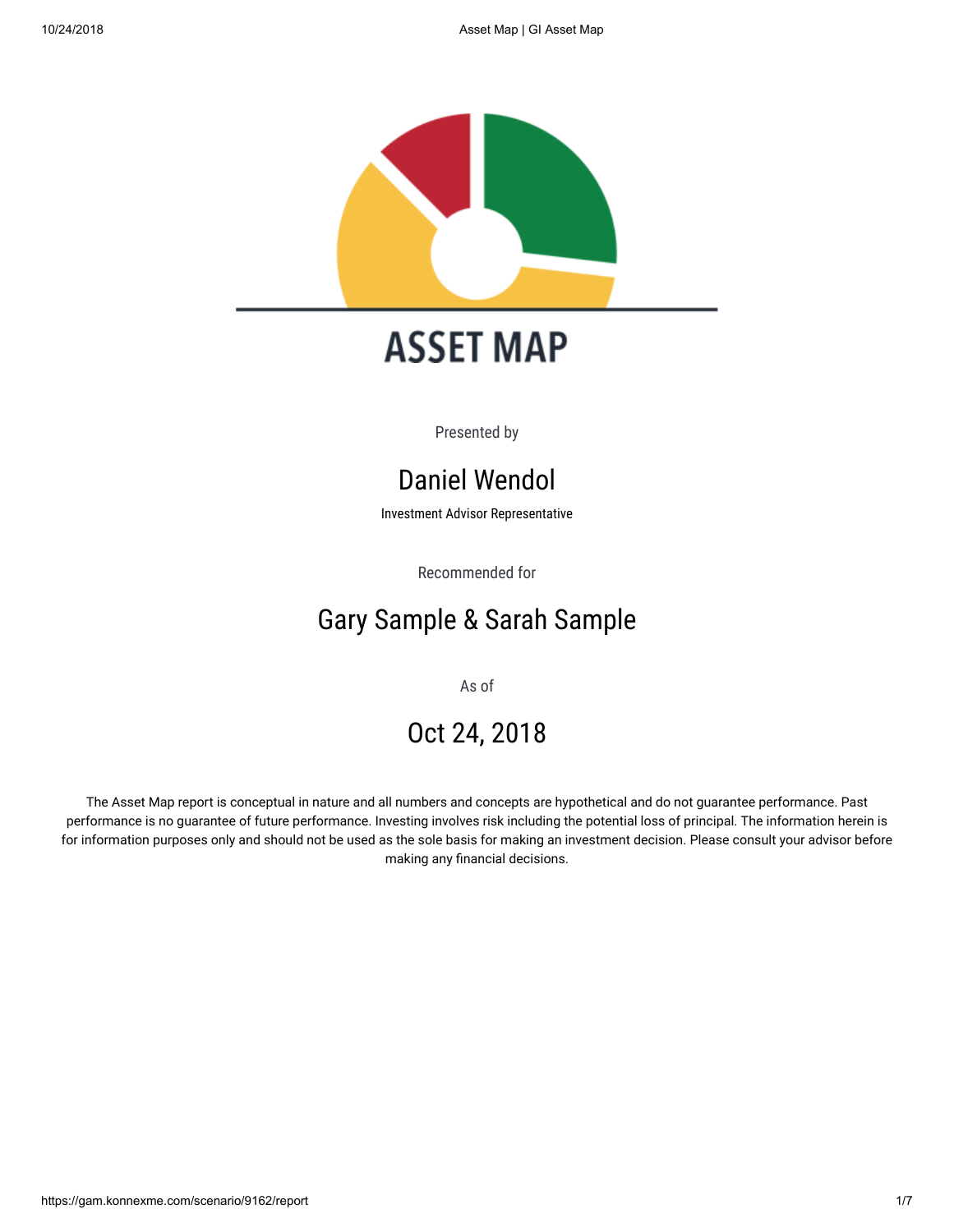

# TOTAL ASSETS

\$777,000

The purpose of the Asset Map is to provide a unique overview of your current and proposed asset allocation. The goal is to customize an overall strategy tailored to your risk tolerance, investment objectives and time horizon. This powerful tool is meant to give you a general idea of what you may expect long-term from a risk and reward standpoint.

## SAFER ASSETS

# \$184,000

| <b>Safer Assets</b>  | \$<br><b>Allocation</b> | %<br>Allocation | <b>Total Return</b><br><b>Forecast</b> | <b>Standard</b><br><b>Deviation</b> |  |  |  |
|----------------------|-------------------------|-----------------|----------------------------------------|-------------------------------------|--|--|--|
| Cash - Money Market  | \$50,000                | 6.44%           | $0.00\%$                               | 0.00%                               |  |  |  |
| Safer Money          | \$134,000               | 17.25%          | 2.00%                                  | 1.00%                               |  |  |  |
| <b>Grand Totals</b>  | \$184,000               | 23.68%          |                                        |                                     |  |  |  |
| Safer Assets Summary |                         |                 |                                        |                                     |  |  |  |

WEIGHTED AVG. TOTAL RETURN FORECAST

1.46%

WEIGHTED AVG. STANDARD DEVIATION 0.73%

### MANAGED ASSETS

\$593,000

| <b>Managed Assets</b>                  | \$<br><b>Allocation</b>             | %<br><b>Allocation</b> | <b>Total Return</b><br><b>Forecast</b> | Current<br>Yield                     | <b>Est. Annual</b><br>Income |
|----------------------------------------|-------------------------------------|------------------------|----------------------------------------|--------------------------------------|------------------------------|
| <b>Precious Metals</b>                 | \$36,000                            | 4.63%                  | 5.00%                                  | 0.10%                                | \$36                         |
| G33                                    | \$42,000                            | 5.41%                  | 7.00%                                  | 0.17%                                | \$71                         |
| G40i                                   | \$129,000                           | 16.60%                 | 6.50%                                  | 4.30%                                | \$5,547                      |
| $G50 - E$                              | \$200,000                           | 25.74%                 | 6.00%                                  | 3.01%                                | \$6,020                      |
| ETF Endowment Series - E               | \$150,000                           | 19.31%                 | 5.00%                                  | 2.46%                                | \$3,690                      |
| Fixed Income - National Muni.          | \$36,000                            | 4.63%                  | 1.50%                                  | 2.73%                                | \$983                        |
| <b>Grand Totals</b>                    | \$593,000                           | 76.32%                 | 5.59%                                  | 2.76%                                | \$16,347                     |
|                                        | <b>Managed Assets Summary</b>       |                        |                                        |                                      |                              |
| WEIGHTED AVG.<br>TOTAL RETURN FORECAST | WEIGHTED AVG.<br>STANDARD DEVIATION |                        |                                        | WEIGHTED AVG.<br><b>STOCK/BOND %</b> |                              |
| 5.59%                                  | 15.02%                              |                        | 93.93%/6.07%                           |                                      |                              |

Current Yield and Estimated Annual Income will fluctuate based on market conditions and are not guaranteed. Past performance is no guarantee of future performance. Weighted Average calculations take into account the dollar amount in the portfolio and the individual portfolio or Managed Assets composition, return forecast and standard deviation. Standard Deviation estimates are based on historical (25+ year) asset class data.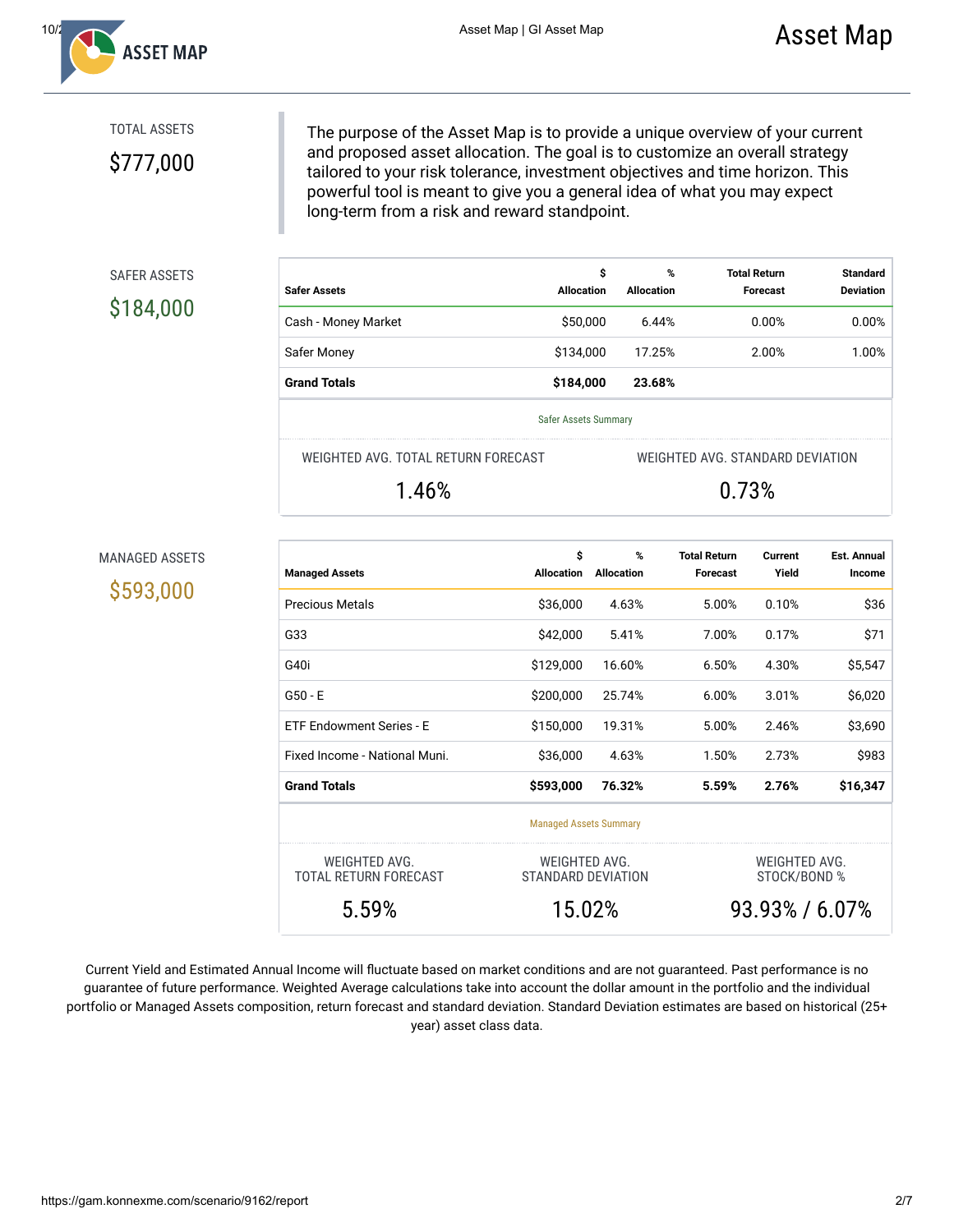



The Asset Map Tool and report is conceptual in nature and all figures (interest rate, standard deviation, yield, long-term return forecast) and performance numbers used are hypothetical and do not guarantee performance. Past performance is no guarantee of future performance. Investing involves risk including the potential loss of principal.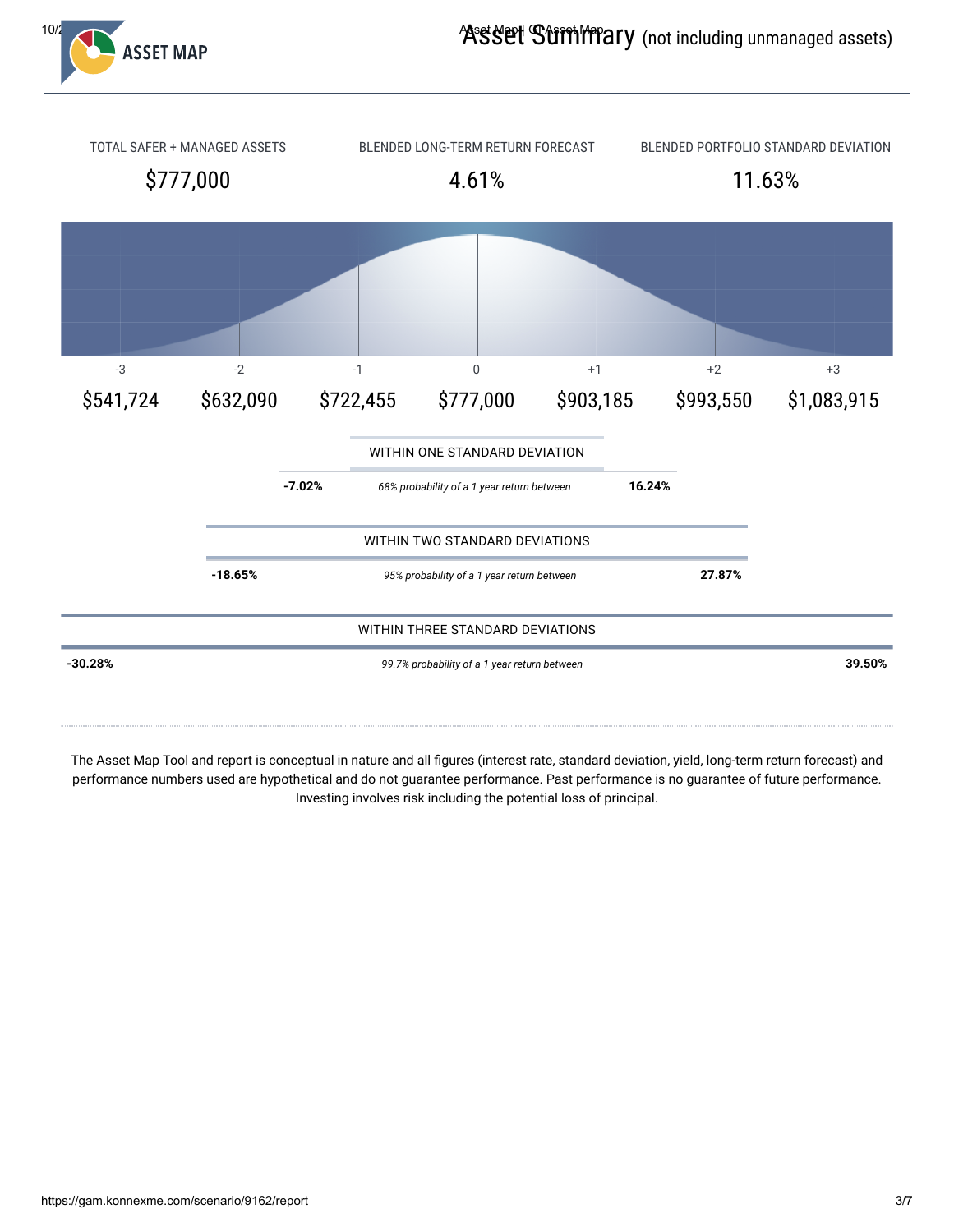



## Green Money (Safer Assets)

These assets are designed to provide principal protection and provide an opportunity for conservative returns. Your growth potential is less than Red or Yellow Money. Examples of Green Money may include government bonds, CDs, fixed and indexed annuities.

## Yellow Money (Managed Assets)

These assets are professionally managed for a specific purpose. Yellow money can be managed toward your individual investment objectives and risk tolerance such as: growth, income, or principal preservation. The growth potential is greater than Green Money but Yellow Money is subject to market risk and potential loss of principal.

### Red Money (Unmanaged Assets)

Red Money assets carry varying levels of risk and are generally not being managed for a specific purpose. Red Money may be subject to market fluctuation and the potential loss of principal. Examples of Red Money may include: company stock, REITs, and Variable Annuities.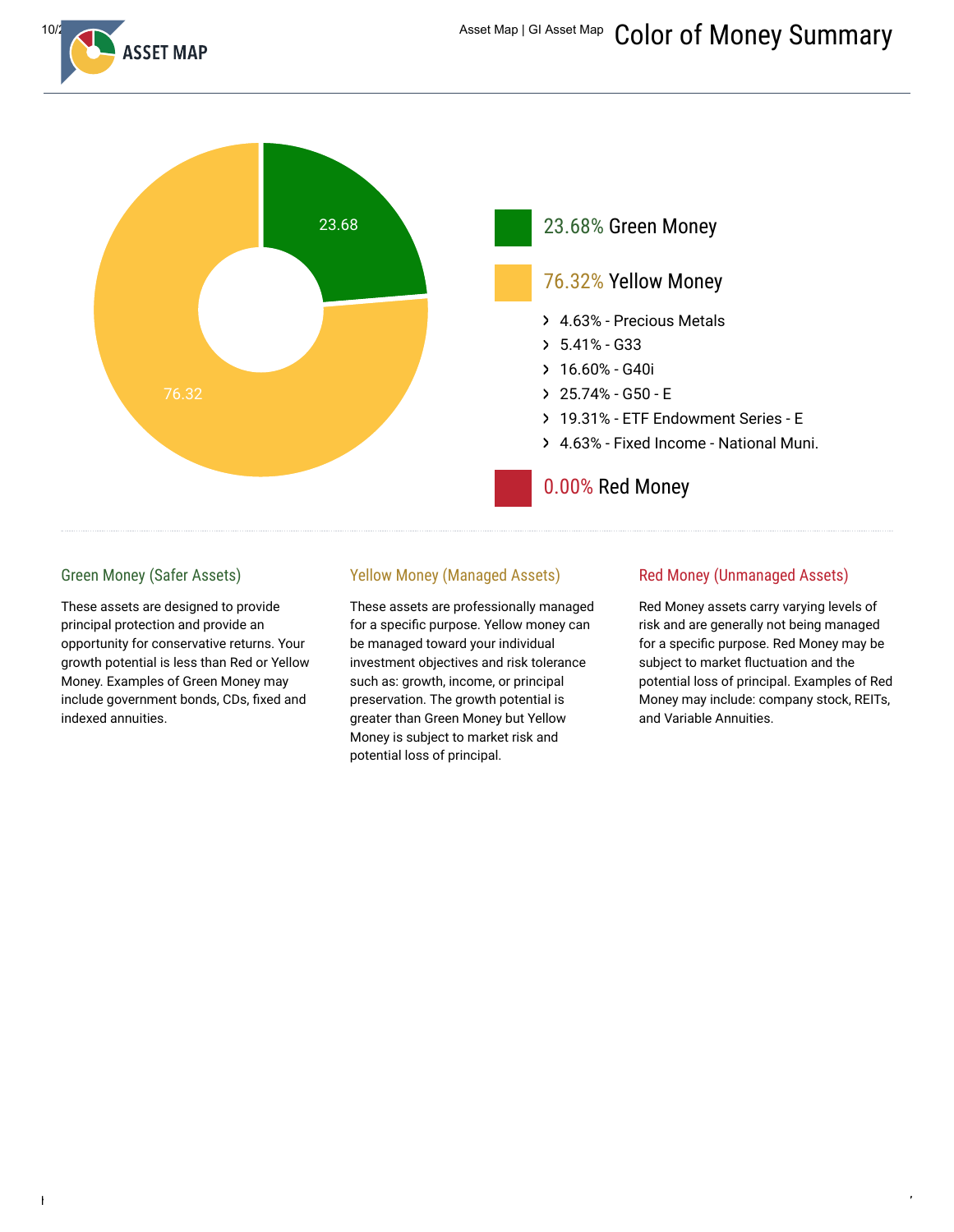

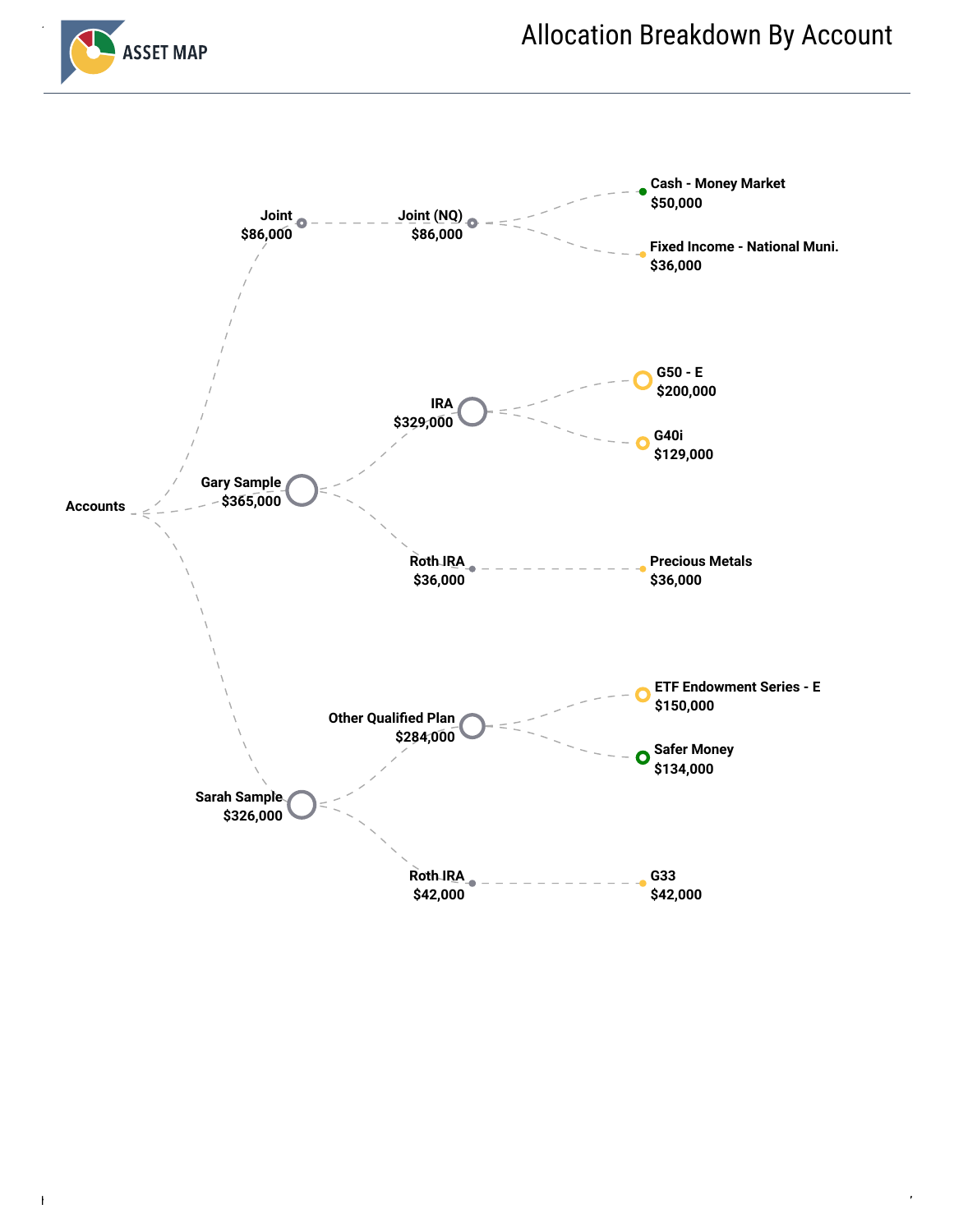

# Joint

# **Joint (NQ)**

Current Account - \$86,000

\$63,000 - Wells Fargo \$23,000 - Credit Union

# Gary Sample

# **IRA**

Current Account - \$329,000

\$329,000 - Fidelity

# **Proposed**

\$50,000 Cash - Money Market \$36,000 → Fixed Income - National Muni.

# **Proposed** \$200,000 **→** G50 - E \$129,000 **→** G40i

# **Roth IRA**

| Current Account - \$36,000 | <u>Proposed</u>            |
|----------------------------|----------------------------|
| \$36,000 - Fidelity        | \$36,000 → Precious Metals |

# Sarah Sample

# **Other Qualified Plan**

Current Account - \$284,000

\$284,000 - Work 401k

**Proposed** 

\$150,000 ETF Endowment Series - E  $$134,000 \rightarrow$  Safer Money

## **Roth IRA**

| Current Account - \$42,000 | <u>Proposed</u>            |
|----------------------------|----------------------------|
| \$42,000 - Fidelity        | $$42,000 \rightarrow $ G33 |

Current Account information is provided by the client and is believed to be accurate but it is important to reference the actual custodial statements to verify amounts and detailed information. This report and the amounts herein are not meant to take the place of an actual custodial statement, this is not an official statement and is for illustrative purposes only. This information should not be used for tax, legal, lending, or any official documentation or verification of assets.